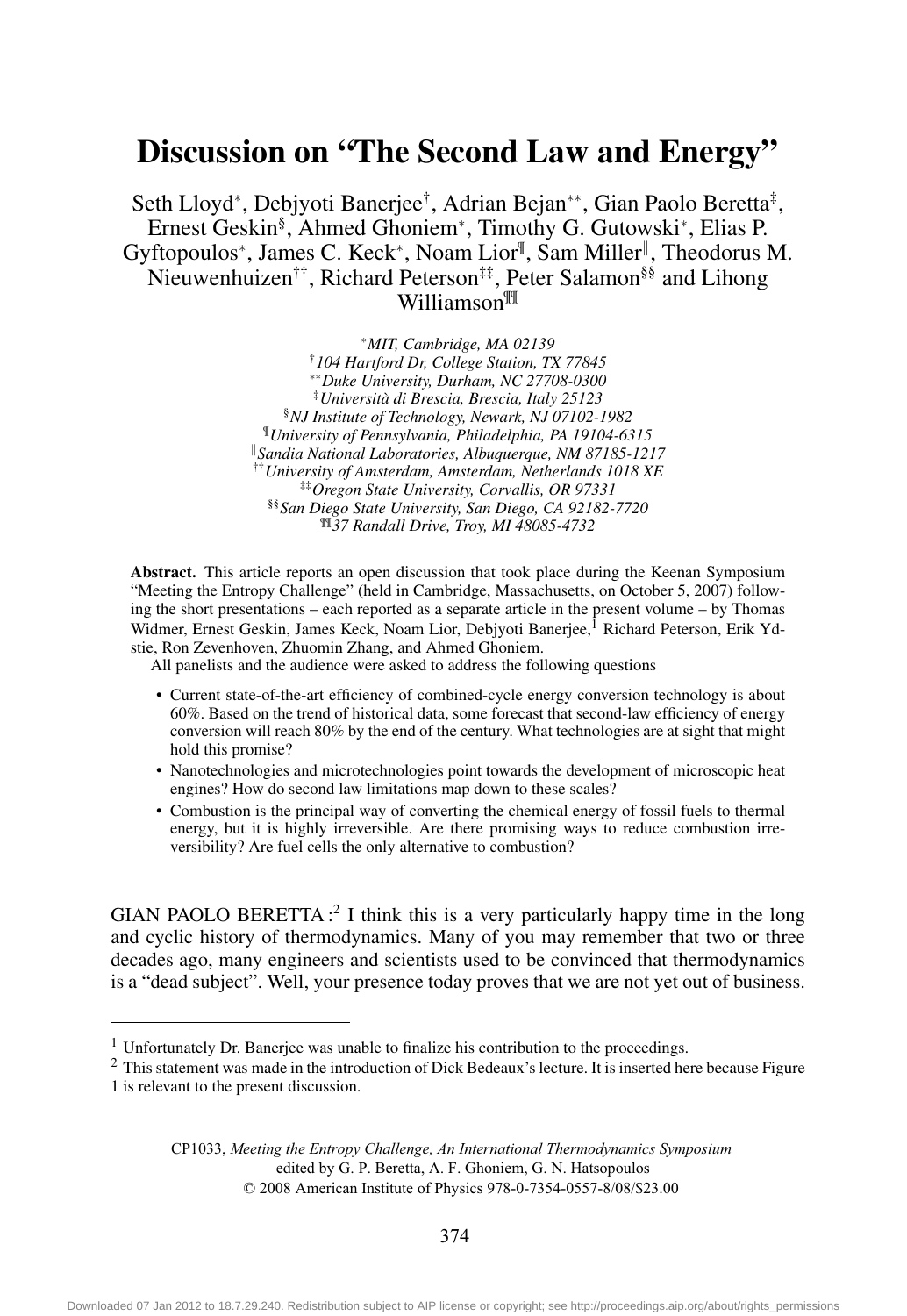

**FIGURE 1.** Regular growth during the last 300 years of the *thermodynamic effectiveness*<sup>†</sup>  $\eta_{II}$  of the best available technology for converting fossil fuel availability to work (right scale). The linear "logistic" growth of the logarithm of  $\eta_{II}/(1 - \eta_{II})$  (left scale) is typical of many learning processes. On a linear scale, η*II* follows a typical S-shaped learning curve, i.e., the historical data are very well fitted by  $d\eta_{II}/dt = \eta_{II}(1 - \eta_{II})/\tau$ , with  $\tau \approx 60$  years. The names of important contributors to the history of thermodynamics are shown in chronological order on the same time scale. <sup>†</sup>Here,  $\eta_{II}$  is what many (somehow misleadingly) refer to as the "second-law efficiency".

And to see where my enthusiasm originates, I would like you to look at the graph in Figure 1, which shows a very important practical impact of the development of thermodynamics [G.P. Beretta, "World energy consumption and resources: an outlook for the rest of the century," *Int. J. Environmental Technology and Management* 7, 99 (2007)]. Over the past three centuries, the graph shows (right scale) the evolution of the effectiveness of the best available technology for converting fossil fuel availability into useful (mechanical or electrical) work. It is plotted on a particular scale. On the left side you see on a log scale the ratio of the effectiveness over the margin of further improvement (1 minus the effectiveness). The fact that on this log scale it is a remarkable straight line over the past three centuries, is a typical feature of a learning process, a wellknown feature of all learning processes. Here, I added at the bottom of the slide a good crowd of important names in the history of thermodynamics. What I find exciting is that your presence here, the discussions we will have, the ideas that each of us will try to communicate—however theoretical and abstract they might be–are going to constitute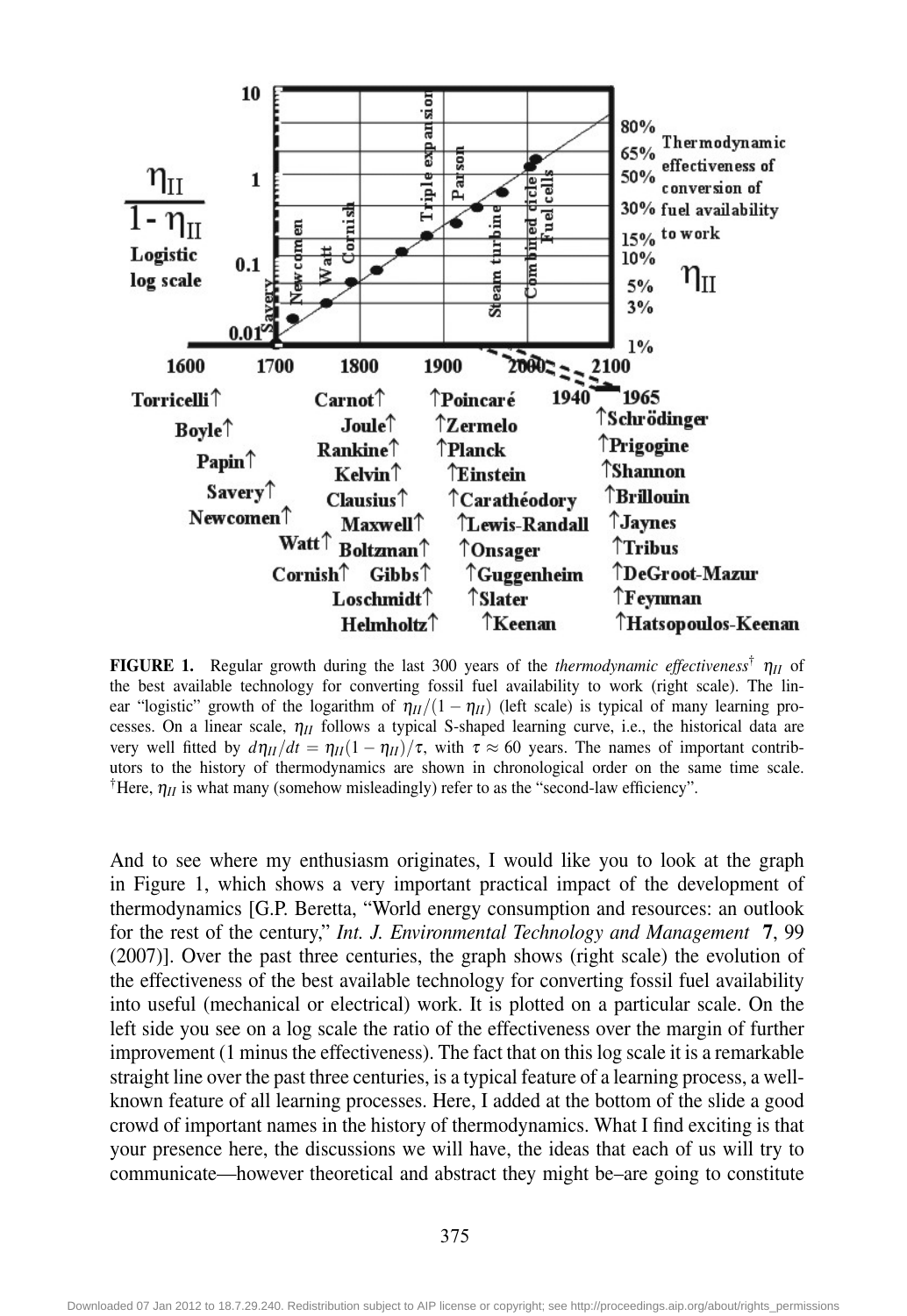the scientific background for the development of new technologies that by the end of the century, according to this graph, will bring the thermodynamic effectiveness of the best power production technology from the current 65% to over 85%. That means that we are still just past half of our learning process about understanding and mastering the laws of thermodynamics. That is why we thermodynamicists are still going to remain in business for a long while.

ELIAS GYFTOPOULOS : I have a comment about Professor Peterson's presentation and a question for Professor Banerjee. There exists no engine that has ever been built for land, sea, air and space application which satisfies the nonexistent theory of finite-time thermodynamics. Now, my question. I am intrigued by the possibilities of nanotechnology. And I want to ask you whether there is a possibility of controlling the nanosystem you create in such a way that you can use it while it is still in nonequilibrium or an equilibrium state which is not stable equilibrium and, therefore, is relatively far from the stable equilibrium condition. What motivates me to ask you this question is my wristwatch. The little batteries that we have in our wristwatches have two time constants. One is of self-discharge and the other the work producing part. It so happens the selfdischarge constant is much longer than the five or six years that our watches work. I am puzzled and intrigued as to whether, with nanotechnology, we can repeat that kind of operation in a more general way. Because if we have systems working from a state that is not a stable equilibrium, for the same energy we are going to get more work out.

DEBJOYTI BANERJEE : Regarding the nanoscale processes, I did not get into the details of phase change phenomena. Whenever we say there is a stable boiling process, if you look at the micro and nanoscale processes, it is not really stable. It is a highly unstable situation that is going on in a repeated cyclic manner. And it is not exactly a cyclic process. It is a chaotic process which does not come back to the same position at fixed intervals. That interval varies. My point of telling this is that, if you look at that scales, some papers from European labs working on boiling have shown that every time a bubble departs, fresh liquid comes and hits the heater surface, and you have a peak in the transient heat transfer, which is estimated to be of the order of  $\text{MW/cm}^2$ . But these are really tiny flow phenomena and they are operating over a very small surface area. If you can somehow increase that frequency or if you can increase the area over which it is occurring, you can actually harness much higher amounts of heat transfer in phase change than you can currently do, and those are non-equilibrium processes.

SETH LLOYD: If I may comment on your talk about how when you try to scale down heat engines, you seem to be saying that scaling down doesn't work: there's no room at the bottom. But then I look at Professor Zhang's talk. If you actually scale down further then you can get strongly enhanced heat transfer due to near field effects. So, maybe you just didn't go far down enough to the bottom.

RICHARD PETERSON: Well, when you form a model of an operating heat engine for the purpose of scaling, you must consider the cycle and the heat transfer into and out of the cycle. It is not sufficient to consider a single component of the cycle or just the working fluid of the heat engine. What I am implying here is that there are certainly phenomena that occur at the micro and nanoscales that expand, contract, emit energy and potentially produce work, but from my survey of the small-scale heat engine area,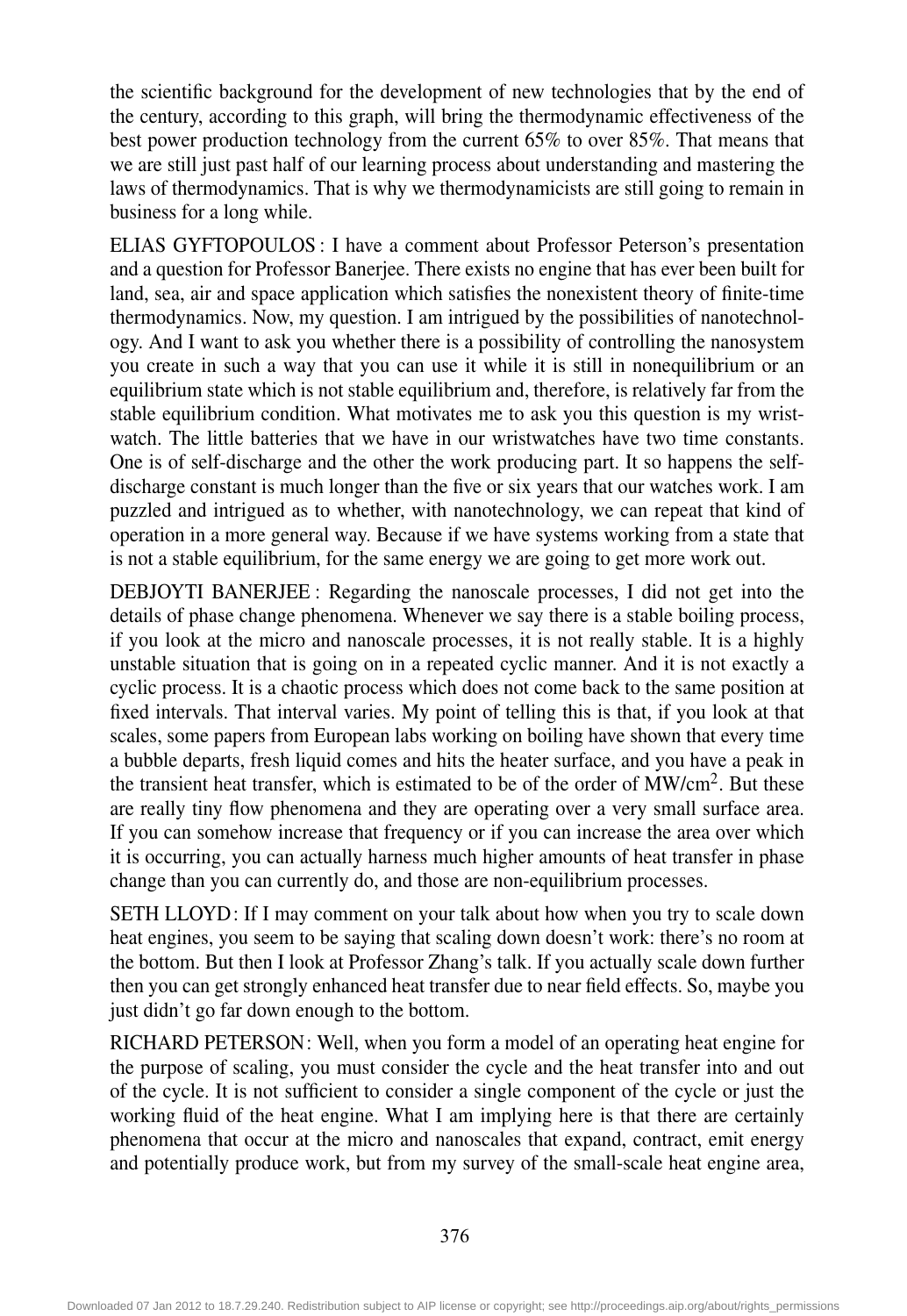and keeping tabs on who is doing what in the so-called micro engine area, there is nothing that would be classified as a complete thermodynamic heat engine that operates efficiently close to what the theoretical limits are; say, in the one millimeter size range and below. Now, you can make thermoelectric conversion elements much smaller than that. But the efficiency is not high and the operating device doesn't approach what finite rate, finite time thermodynamics tells us. If I understood your comment correctly about that particular area in terms of its applicability to reality, I view finite rate, finite time thermodynamics as a step closer to a description of reality, a step closer than the Carnot ideal. But there are certainly problems with it. I would tend to disagree with the statement that finite rate thermodynamics is a nonexistent theory. For example, when you analyze the temperature difference of actual, practical heat engines, and place the appropriate thermal resistance between the engine and the heatsource, you get very close to what finite rate, finite time thermodynamics tells you for their thermal efficiency. You don't get the Carnot ideal. You find engines operating near their maximum power point.

SAMUEL MILLER: My question also pertains to nano- and micro-technologies. I am just going to ask a question that was listed as a panel discussion question in the program, but was not addressed by any of the panelists. How do second law limitations map down to those size scales? That's just one of the formal panel questions that no one addressed. At what point does the second law break down, what are the requirements, do you deviate from the second law, is it rigorously valid all the way down to the microscales? Just any comments or discussion regarding how the second law relates to small scales would be helpful. It is clear to everybody that the second law applies to large macroscopic systems where you have large numbers of interacting chaotic particles. If there's somebody that could describe the nature of the second law at small scales that would be useful.

ZHUOMIN ZHANG: Let me make a comment. There are some recent publications in the Physical Review Letters about the violation of second law. Maybe someone earlier yesterday discussed that. What it looks like is that, if you have a truly, truly small system at a truly, truly short timescale, you only take one shot. Therefore, there is a possibility that if you talk about the entropy it will decrease in an isolated system.

LLOYD: Let me comment since I've actually built heat engines that operate at the scale of single molecules at the level of nuclear spins. There, I mean, if you take the entropy to be minus trace rho log rho then the second law never gets violated for the simple reason that these engines are operating in a unitary fashion. A good example of a very tiny heat engine is a single atom laser, like the kind that has built by Jeff Kimball at Caltech, that takes thermal energy and converts it into radiant energy. These atomic engines perfectly obey the second law. Entropy does not increase. They operate as a kind of a cycle that is not the Carnot cycle but still works pretty well. Theo, were you commenting on the same question?

THEO NIEUWENHUIZEN : Yes sure. I want to answer, to rectify another point, that we already heard yesterday. There may be configurations, single configurations, which go against the direction of the second law, but if you do the average, and we saw this yesterday in one of the talks, you get out pretty well the second law. To be specific, the second law and work are about averages, about ensemble averages, and they say nothing about individual realizations [Th.M. Nieuwenhuizen and A.E. Allahverdyan, Comment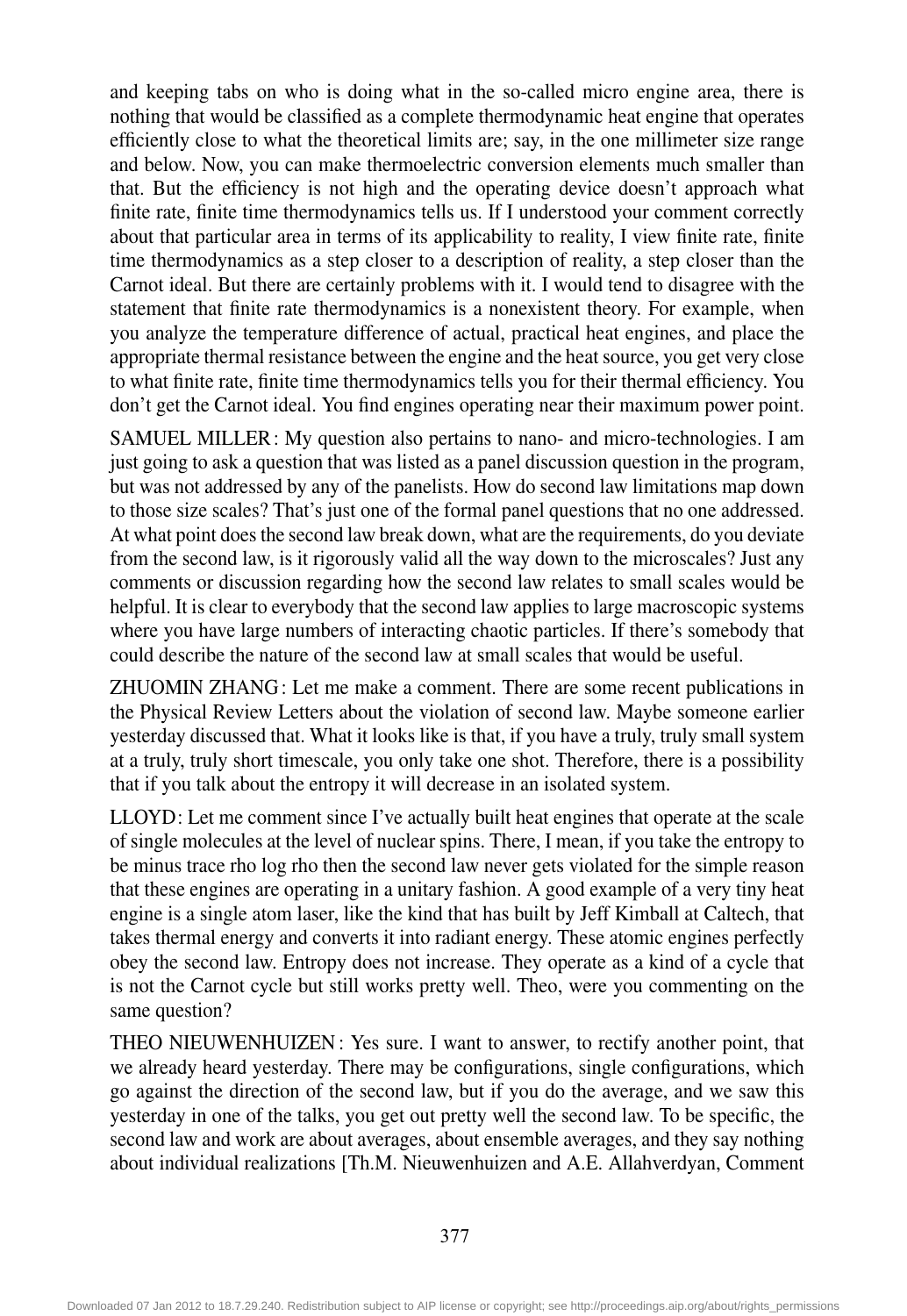on "Experimental demonstration of violations of the second law of thermodynamics for small systems and short time scales," *Fluctuation and Noise Letters* 5, C23 (2005)].

LIHONG WILLIAMSON: Because this meeting is about meeting the entropy challenge and I think we're talking about nano scale heat engine. But I think in the real world, the biggest challenge of entropy is in the power plant. Actually, if I can call this the Rankine demon because in America alone we have more than 80% of our electricity generated by the Rankine Cycle based power plant, in which efficiency is less than half. That means we are wasting more than 50% of our precious resources. And I think we should concentrate on this issue. We have to do something to improve the Rankine Cycle efficiency.

Actually,Ihave an idea for how to improve it, which involves redesigning the steam generator to utilize heat pipe technology. It involves a series of heat pipe units tailored to the temperature in each segment of the combustion area. Those units are arranged so that the working fluid temperature of the heat pipe in those units matches the combustion temperature of the flue. By doing so it also breaks down the Rankine Cycle's chaotic steam generator into numerous heat pipe micro steam generators which are separated from the combustion flue gas passing route. I would like to receive comments as to whether this idea works. Please contact me for further information.

PETER SALAMON: A couple of quick questions here, one for Richard Peterson. For the one millimeter range, it's probably more useful to look at refrigerators than heat engines. Have you done that?

PETERSON : Yes. I've applied a similar analysis to refrigerators and cryocoolers and ended up, instead of the maximum power point, calculating the point where the heat load to the cold side is equivalent to the heat lift performed by the refrigerator. From this type of analysis, a length scale can be determined.

SALAMON : Have you looked at minimum entropy production operation instead of maximum coefficient of performance or power?

PETERSON: That's on my list of things to do in the future, but thanks for the suggestion.

SALAMON: For Ernest Geskin, you said the most efficient energy conversion device is a gun? I mean we should be generating power with it then, right? What does that mean? I don't understand it so if you could elaborate. What are you comparing it to? In what sense is it most efficient?

ERNEST GESKIN: It means that  $2g$  of explosive have approximately the same internal (chemical) energy as  $2 \text{ g}$  of coal. While a powder can accelerate  $8 \text{ g}$  of metal up to several hundreds meters per second, what amount of work can you extract from 2 g of coal? However the direct manufacturing use of bullets is not possible. We cannot control solid-solid impact. At the same time, as it was shown by our experiments, the manufacturing applications become feasible if a solid projectile is replaced by a liquid one.

JAMES KECK: I think you have just described the internal combustion engine.

GESKIN: It is an example of when you have direct conversion of heat to work without intermediate electrical power station and so on. Like in a mine and in destruction, we use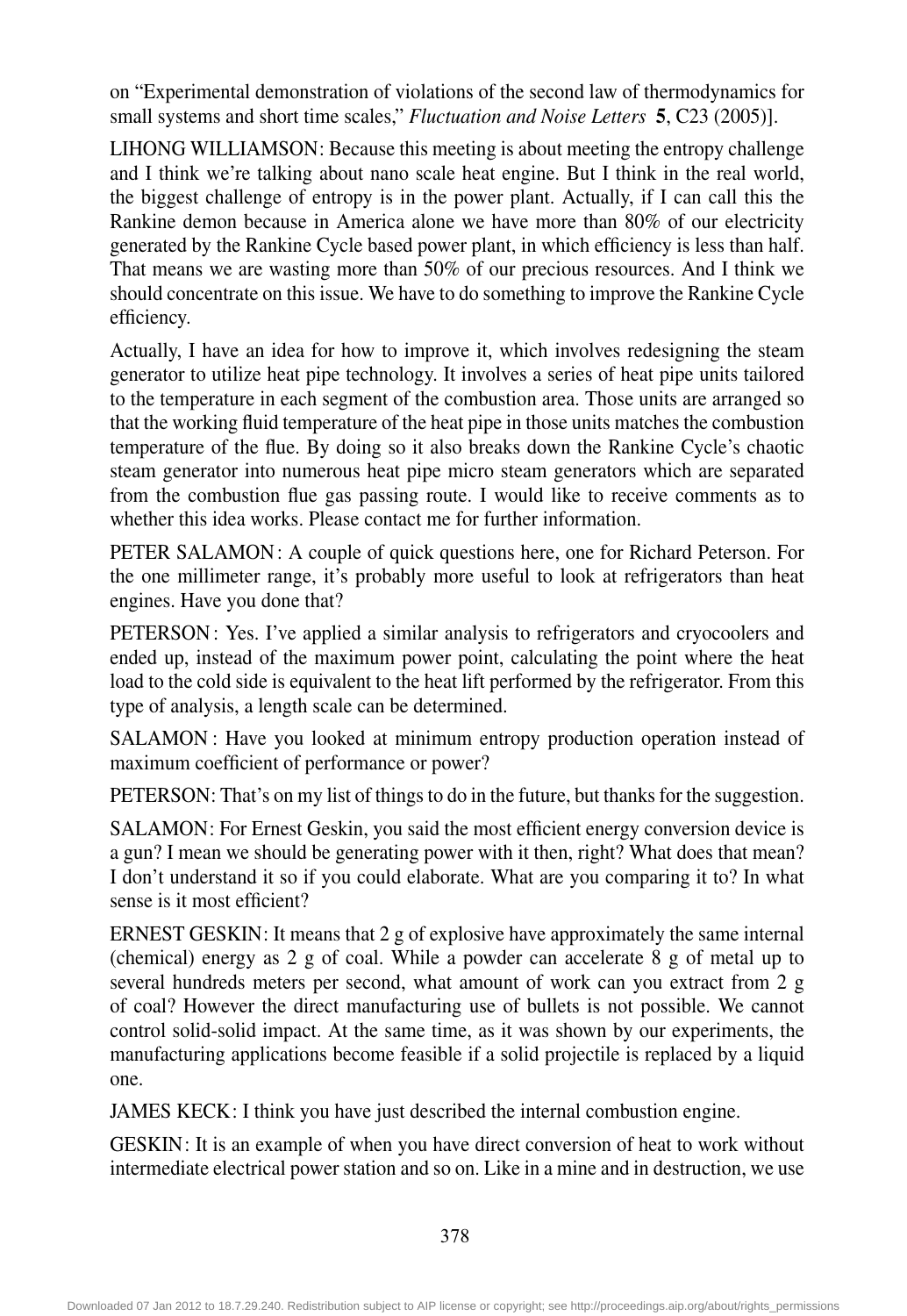explosives because they are the best when we do not need to control the result. But using the device we developed, it seems that you can control explosive. Liquid projectiles can be controlled precisely, so they can be used as a manufacturing tool, as opposed to bullets which you can use only to kill.

ADRIAN BEJAN: I have two brief comments. They are based on the questions raised by Professor Ghoniem.

First, the slide with the line showing efficiency of power plants versus size. You asked does size matter? It does. You have size plotted on the abscissa, and such alignments of designs are found everywhere, particularly in animal design. If you multiply the efficiency by size and you put it on the ordinate, you have the allometric metabolic rate. And so the sharpness of these lines, these very thin clouds of data, suggest that there has been a lot of evolution before these champions, which are now lining up on this podium. The same is found in inanimate flow structures such as the river basins. And so the answer is yes.

The second comment is an answer to your question on the next slide. If you look at this sketch in the upper left-hand corner, how to make the power plant better, it is about improving efficiency, which means to minimize entropy generation in the power plants. This means more power to us, a bigger red arrow. And that, of course, is the basis for the question used as a headline for this entire workshop. However, the bigger picture contains the answer to the question of what happens to the red arrow. The power that is generated is not eaten or stored by any of us. It is destroyed by us.

In the final analysis, the red arrow is rubbed against the ambient and dissipated. What was entropy generation minimization in the drawing that you made becomes the maximization of entropy generation (exergy destruction) in the drawing that we did not see. Look at the whole picture then, and ask why we need red arrows? We need them for the reason that Professor Hatsopoulos said in his example at dinner last night. There is a correlation between the use of fuel or energy and the economic activity in a country. The red arrow is us, moving on earth because of what goes on in our fire filled bellies and engines. That also holds true for all the animals, and for the big wheels of atmosphere and oceans of the earth.

AHMED GHONIEM: Absolutely, the scale matters, but not indefinitely. In other words, if you look at small power units, the reason why they are less efficient is, in my opinion, because of the economy. It is because the fuel is cheap. If you want to really extract more power out of them, that is, more availability, you could. For instance, you could do polygeneration. You could do cogeneration, "waste heat recovery," etc. You know, that is the concept of distributed power. Also, if you hybridize, you will get better overall efficiency. A hybrid car has a little engine, but it is hybridized with a storage system for optimal utilization, and so on. I just brought that up to bring us back to reality. And the connection is the economy ....

The second point, absolutely, you are right. I mean, it depends on what you are going to do with what you are getting out (of the conversion process). But I also put up that picture (entropy generation during combustion) because it is not obvious that our current combustion technology is optimized for the designs for the engines. Improvements will